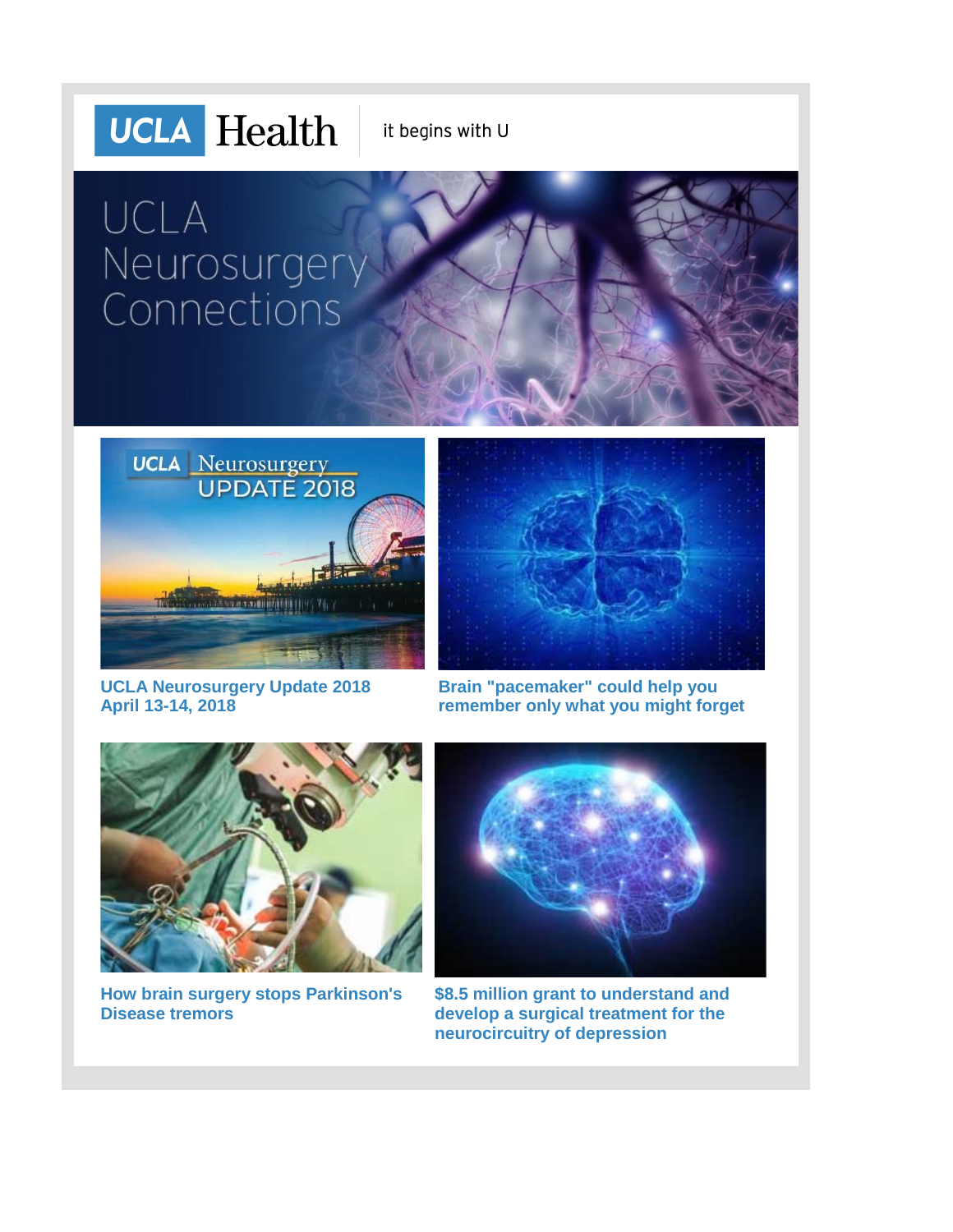#### **Pediatric epilepsy patient featured as Laker For A Day**

The epileptic seizures would come on so strong and so frequently - as many as 40 an hour - that Gio Silveira's parents lived in "absolute fear" every time the attacks began. They worried constantly about the toll the seizures were taking on their 4-year-old son and wondered whether a cure would ever come. **[Read more »](http://r20.rs6.net/tn.jsp?f=001oVw_lU6_4BZE117noxe80BltNaJywJspitIG3RtpHPsU01vqCBDVCepojkzlKOqnfzpdyZB9sq5_ggVmoHb7li0D7-cU5K8jw9zmPSjmx3oF4yA68G_PgH7nUWt7JbEcuD-Z0EWacGapWlDYtmptWxS8SH5OSWNXWjCokWQKOuSQfBjvH8tn5S62t8nAYPJhEQhjaFKkP7k=&c=fL8iGqwf2NSLtcX_cDsIv_oP592ZBjz7g8z4CkbX8nOZki_5dsuxAg==&ch=rYxF44NPqrDZxtJLhcIiCDwSlltVm8l7qOfxDPrbm5epp3DkcMeK0g==)**



### **Faculty Spotlight**

#### **Nader Pouratian, MD, PhD**

Dr. Nader Pouratian specializes in surgeries to restore and preserve brain function, including deep brain stimulation for movement disorders (and other emerging indications) and epilepsy surgery. In addition, he treats peripheral nerve and brachial plexus injuries and tumors. His research focuses on developing novel interventions and technologies for neurological restoration. Dr.



Pouratian is available for consultation at Ronald Reagan UCLA Medical Center. **[Read more](http://r20.rs6.net/tn.jsp?f=001oVw_lU6_4BZE117noxe80BltNaJywJspitIG3RtpHPsU01vqCBDVCboiBqhHHVt_HCHq97_QZn2b6fald2Wt2ElOsCMNYqyV92xGbnGaMP7taSWhBKLSqzVgjUEhiVGHTS6RwsgHAxergTJuJ4oq6AF6HSxNUrbs7jStn0kWwxQk3pCbSb6N-irt5Xv_PyplGnD7xCWViNg=&c=fL8iGqwf2NSLtcX_cDsIv_oP592ZBjz7g8z4CkbX8nOZki_5dsuxAg==&ch=rYxF44NPqrDZxtJLhcIiCDwSlltVm8l7qOfxDPrbm5epp3DkcMeK0g==)  [»](http://r20.rs6.net/tn.jsp?f=001oVw_lU6_4BZE117noxe80BltNaJywJspitIG3RtpHPsU01vqCBDVCboiBqhHHVt_HCHq97_QZn2b6fald2Wt2ElOsCMNYqyV92xGbnGaMP7taSWhBKLSqzVgjUEhiVGHTS6RwsgHAxergTJuJ4oq6AF6HSxNUrbs7jStn0kWwxQk3pCbSb6N-irt5Xv_PyplGnD7xCWViNg=&c=fL8iGqwf2NSLtcX_cDsIv_oP592ZBjz7g8z4CkbX8nOZki_5dsuxAg==&ch=rYxF44NPqrDZxtJLhcIiCDwSlltVm8l7qOfxDPrbm5epp3DkcMeK0g==)**

#### **UCLA Neurosurgical Pain Program**

The UCLA Neurosurgical Pain Program provides comprehensive treatment options for patients with movement disorders, chronic pain conditions and psychiatric disorders. Our neurosurgical pain program offers and actively investigates unique neurosurgical procedures for chronic pain, including deep brain stimulation, cingulotomy, cordotomy, and other cutting edge techniques. Our experience allows us to offer the most specialized, advanced neurosurgery care in Los Angeles. **[Read more »](http://r20.rs6.net/tn.jsp?f=001oVw_lU6_4BZE117noxe80BltNaJywJspitIG3RtpHPsU01vqCBDVCepojkzlKOqn7YBA0zyeHVWBqO0srBHPVZcrNDo05njr8GSebu2SzMp4fwQNT4EIjV3CN9UEykooKMLYXPbEWCvZjkJCWl9NevJ3y9GLJ19mp8UOSSAKBwTyBC9PKNSX2N3ZLh5QOzZeoJ44uMUEX3o=&c=fL8iGqwf2NSLtcX_cDsIv_oP592ZBjz7g8z4CkbX8nOZki_5dsuxAg==&ch=rYxF44NPqrDZxtJLhcIiCDwSlltVm8l7qOfxDPrbm5epp3DkcMeK0g==)**